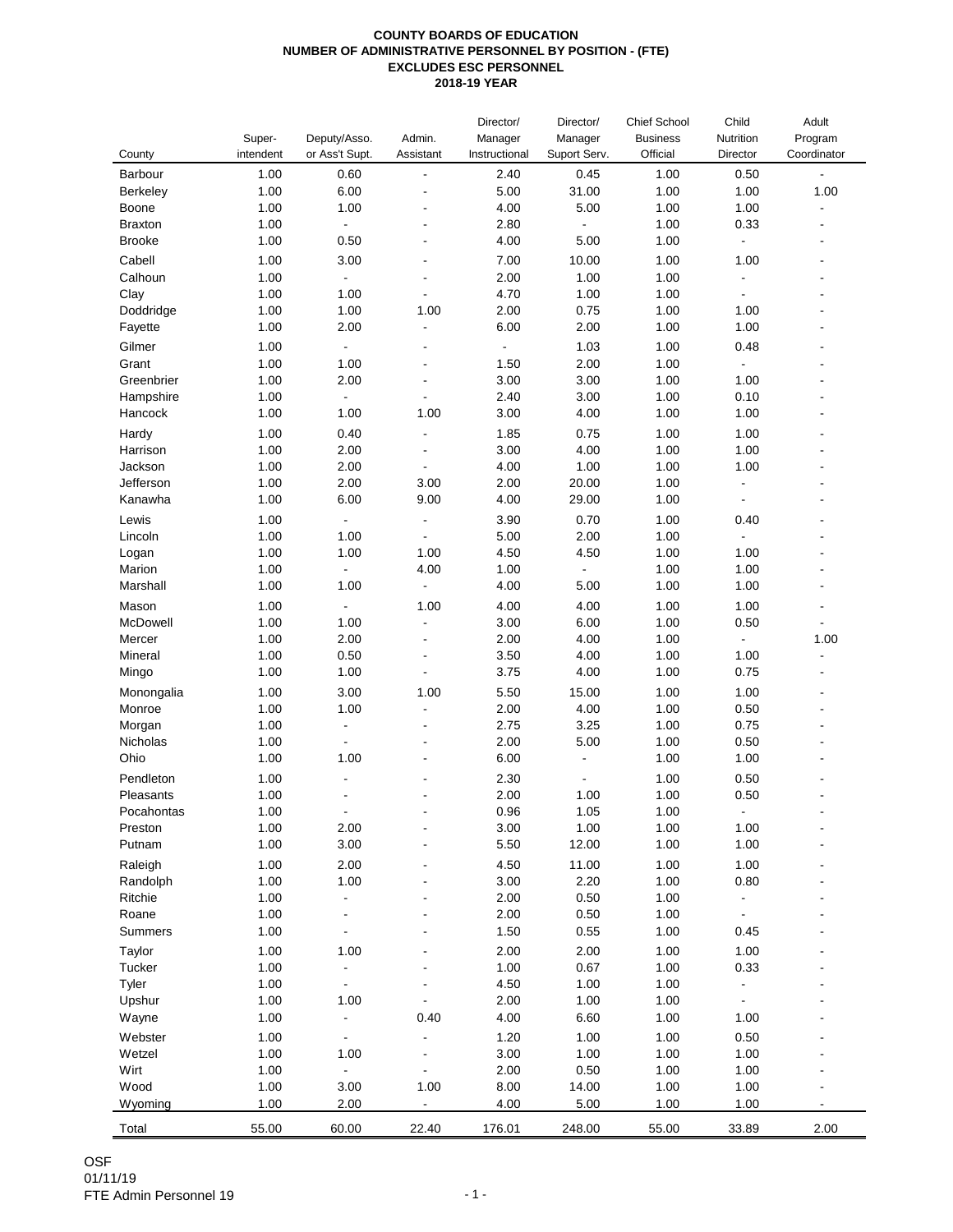## **COUNTY BOARDS OF EDUCATION NUMBER OF ADMINISTRATIVE PERSONNEL BY POSITION - (FTE) EXCLUDES ESC PERSONNEL 2018-19 YEAR**

|                   |                |                          |                    |                          | Ass't                        | Ass't                    | Ass't                    | Ass't                    |
|-------------------|----------------|--------------------------|--------------------|--------------------------|------------------------------|--------------------------|--------------------------|--------------------------|
|                   | Principal      | Principal                | Principal          | Principal                | Principal                    | Principal                | Principal                | Principal                |
| County            | Elementary     | Middle/JH                | <b>High School</b> | Combined                 | Elementary                   | Middle/JH                | <b>High School</b>       | Combined                 |
| Barbour           | 2.65           | 2.00                     | 1.00               | 1.00                     | $\overline{\phantom{a}}$     | 2.00                     | 2.00                     | $\blacksquare$           |
| Berkeley          | 22.00          | 6.00                     | 5.00               | $\overline{a}$           | 14.00                        | 9.00                     | 17.00                    |                          |
| Boone             | 7.00           | 2.00                     | 3.00               | ä,                       |                              | 2.50                     | 3.50                     |                          |
| <b>Braxton</b>    | 6.00           | 1.00                     | 1.00               | ä,                       |                              | 0.50                     | 1.50                     |                          |
| <b>Brooke</b>     | 4.00           | 1.00                     | 2.00               | L                        | 2.00                         | 2.00                     | 3.50                     |                          |
| Cabell            | 18.00          | 4.00                     | 3.00               | L                        | 6.00                         | 8.00                     | 11.00                    | $\blacksquare$           |
| Calhoun           | 2.00           | $\Box$                   | 1.00               | 1.00                     | $\blacksquare$               | $\blacksquare$           | 1.00                     | 2.00                     |
| Clay              | 1.30           | 1.00                     | 1.00               |                          | 0.10                         | 0.10                     | 0.10                     | $\blacksquare$           |
| Doddridge         | 1.00           | 1.00                     | 1.00               | ٠                        | 1.00                         | 1.00                     | 1.00                     | $\overline{\phantom{0}}$ |
| Fayette           | 10.00          | 1.00                     | 5.00               | L                        | 2.00                         | 2.00                     | 5.00                     |                          |
| Gilmer            | 1.00           | $\overline{\phantom{a}}$ | ÷,                 | 1.00                     | 1.00                         | $\blacksquare$           | $\blacksquare$           | 1.00                     |
| Grant             | 2.00           | ÷,                       | 2.00               | 1.00                     | 1.00                         | 1.00                     | $\overline{\phantom{a}}$ | 1.00                     |
| Greenbrier        | 9.00           | 2.00                     | 2.00               | ÷,                       | 1.60                         | 3.00                     | 4.00                     | $\blacksquare$           |
| Hampshire         | 5.00           | 2.00                     | 1.00               | $\frac{1}{2}$            | $\blacksquare$               | 1.00                     | 2.00                     | $\blacksquare$           |
| Hancock           | 3.00           | 2.00                     | 2.00               | ä,                       | 4.00                         | 3.00                     | 4.00                     |                          |
|                   |                |                          |                    | ä,                       |                              |                          |                          | $\overline{\phantom{a}}$ |
| Hardy<br>Harrison | 2.00<br>13.00  | 2.00<br>5.00             | 2.00<br>7.00       | ÷,                       | 0.50<br>4.00                 | 2.00<br>4.00             | 1.50<br>9.50             | 1.00                     |
| Jackson           | 8.00           | 2.00                     | 3.00               | L,                       | 1.00                         | 3.00                     | 4.00                     | $\blacksquare$           |
| Jefferson         | 10.00          | 4.00                     | 2.00               | $\overline{\phantom{0}}$ | 4.00                         | 7.00                     | 7.00                     | $\blacksquare$           |
| Kanawha           | 42.00          | 13.00                    | 14.00              | 1.00                     | 6.00                         | 15.00                    | 19.00                    | 1.00                     |
|                   |                |                          |                    |                          |                              |                          |                          |                          |
| Lewis             | 4.00           | 1.00                     | 1.00               | 0.50                     | 1.00                         | 2.00                     | 2.00                     | $\blacksquare$           |
| Lincoln           | 3.00           | 1.00                     | 1.00               | 3.00                     | 1.00                         | 1.00                     | 2.00                     | 3.00                     |
| Logan             | 11.00          | 3.00                     | 4.00               | $\frac{1}{2}$            | 2.00                         | 5.00                     | 5.00                     | $\blacksquare$           |
| Marion            | 12.00          | 4.00                     | 5.00               |                          | 4.00                         | 5.00                     | 6.00                     |                          |
| Marshall          | 8.00           | 2.00                     | 2.00               | 1.00                     | $\qquad \qquad \blacksquare$ | 1.00                     | 4.00                     | $\blacksquare$           |
| Mason             | 7.00           | $\blacksquare$           | 4.00               | 1.00                     | 2.60                         | $\blacksquare$           | 4.40                     | 1.00                     |
| McDowell          | 6.00           | 3.00                     | 3.00               | $\overline{\phantom{a}}$ | ÷,                           | 2.00                     | 2.00                     | $\blacksquare$           |
| Mercer            | 17.00          | 3.00                     | 4.00               | 2.00                     | $\overline{\phantom{0}}$     | 6.00                     | 9.00                     | 2.00                     |
| Mineral           | 8.00           | 2.00                     | 3.00               | 1.00                     | 1.00                         | 2.00                     | 2.00                     | $\blacksquare$           |
| Mingo             | 1.00           | $\blacksquare$           | 2.50               | 6.00                     | $\frac{1}{2}$                | $\blacksquare$           | 3.00                     | 6.00                     |
| Monongalia        | 10.00          | 4.00                     | 3.50               | 1.00                     | 9.00                         | 5.00                     | 8.00                     | $\overline{\phantom{a}}$ |
| Monroe            | 2.00           | 1.00                     | 1.00               | $\blacksquare$           | 1.00                         | $\blacksquare$           | 1.00                     | $\blacksquare$           |
| Morgan            | 3.00           | 1.00                     | 1.00               | 1.00                     | 2.00                         | 1.00                     | 0.75                     | 0.80                     |
| Nicholas          | 8.50           | 3.00                     | 3.00               | 1.00                     | $\qquad \qquad \blacksquare$ |                          | 1.50                     |                          |
| Ohio              | 7.00           | 4.00                     | 1.00               | $\frac{1}{2}$            |                              | 3.00                     | 5.00                     | $\overline{\phantom{a}}$ |
| Pendleton         | 3.00           |                          | 1.00               |                          |                              |                          |                          | 1.00                     |
| Pleasants         | 2.00           | 1.00                     | 2.00               |                          |                              | 1.00                     | 2.00                     | ÷,                       |
| Pocahontas        | 1.50           | 1.00                     | 1.00               | 1.00                     |                              |                          | 1.00                     |                          |
| Preston           | 2.00           | 1.00                     | 1.00               | 6.00                     | $\frac{1}{2}$                | 1.00                     | 3.00                     | 2.00                     |
| Putnam            | 13.00          | 4.00                     | 4.50               | $\overline{\phantom{0}}$ | 2.00                         | 2.50                     | 5.00                     |                          |
| Raleigh           | 17.00          | 5.00                     | 4.50               | $\overline{\phantom{0}}$ | 5.00                         | 7.00                     | 7.00                     |                          |
| Randolph          | 7.00           | 1.00                     | 3.00               | 1.50                     | $\frac{1}{2}$                | 3.00                     | 2.00                     |                          |
| Ritchie           | 3.00           | 1.00                     | 1.00               | -                        | $\blacksquare$               | 1.00                     | 1.00                     |                          |
| Roane             | 2.00           | 2.00                     | 1.00               |                          | 1.00                         | 1.00                     | 1.00                     |                          |
| Summers           | 1.50           | $\blacksquare$           | ÷.                 |                          | 2.00                         | 1.00                     | 2.00                     |                          |
| Taylor            | 3.00           | 1.00                     | 1.00               |                          | 1.00                         | 2.00                     | 2.00                     | $\overline{\phantom{a}}$ |
| Tucker            | $\blacksquare$ | $\blacksquare$           | 1.00               | 2.00                     | ÷,                           | $\blacksquare$           | 1.00                     | 1.00                     |
| Tyler             | 2.00           | 1.00                     | 1.00               | -                        | $\overline{\phantom{0}}$     | $\frac{1}{2}$            | 1.00                     | $\frac{1}{2}$            |
| Upshur            | 7.00           | 1.00                     | 2.00               | ۰                        | 1.00                         | 1.50                     | 3.00                     | ٠                        |
| Wayne             | 9.00           | 4.00                     | 3.00               | 2.00                     | 4.00                         | 1.00                     | 6.00                     | 2.00                     |
| Webster           | 2.50           | $\blacksquare$           | 1.00               |                          | $\omega_{\rm c}$             |                          | 1.00                     |                          |
| Wetzel            | 4.00           | $\blacksquare$           | 4.00               |                          | 3.00                         |                          | 1.00                     |                          |
| Wirt              | 1.00           | 1.00                     | 1.00               |                          | 1.00                         | $\overline{\phantom{0}}$ | 1.00                     |                          |
| Wood              | 19.00          | 5.00                     | 3.00               |                          | 8.00                         | 6.00                     | 10.00                    |                          |
| Wyoming           | 8.00           | 3.00                     | 3.00               |                          | $\blacksquare$               | $\blacksquare$           | 3.00                     |                          |
| Total             | 383.95         | 115.00                   | 136.00             | 35.00                    | 99.80                        | 127.10                   | 205.25                   | 24.80                    |